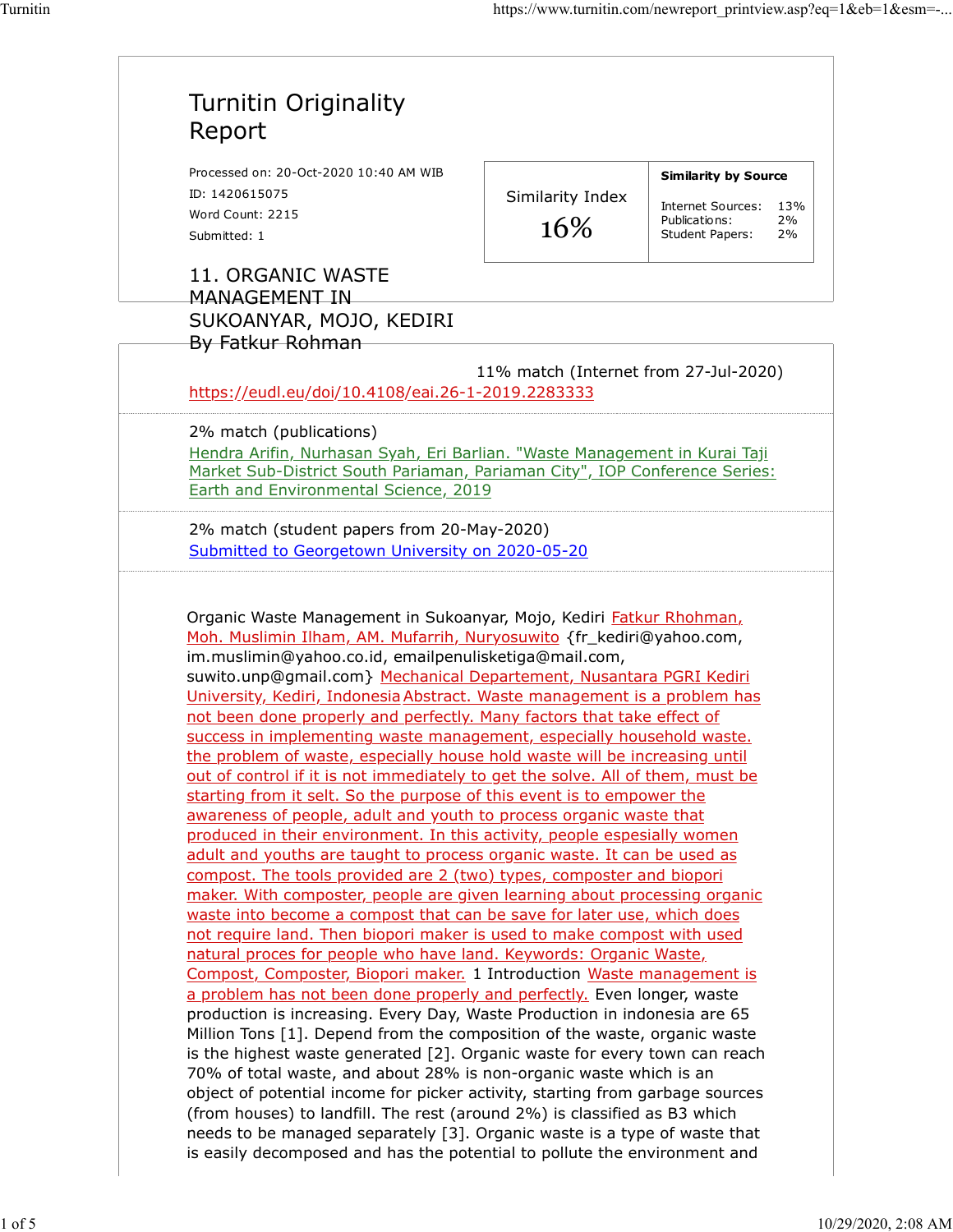public health. Management and processing is absolutely necessary so that the environment becomes clean and phealth [4]. The people as a waste producer has the most important role to solve the garbage problem. there needs active participation in managing the waste and it must be started from households by sorting organic waste, non-organic waste and B3 waste, so that only the rest will be transported to landfill [5]. WoMELA-GG 2019, January 26-28, Medan, Indonesia Copyright © 2019 **EAI DOI** 10.4108/eai.26-1-2019.2283333 Fig. 1. Houshold Waste In the dictionary of environment, waste is a material that has no value or is not valuable for ordinary or primary purposes in fabrication or use of damaged or defective goods in manufacturing or excessive or rejected material or waste. According to Ecolink, waste is a material that is throw away or discarded from the source of human activities and natural processes that do not have economic value. Whereas according to Dr. Tandjung, waste is something that is no longer useful, discarded by its owner or original user [6]. Problems from waste if not handled properly are [7]: a. Decreasing aesthetic value of the environment, environment becomes dirty b. Air pollution by gases that produce from waste, such as methane gas or CO2 that resulting from combustion waste c. Soil pollution from hazardous and toxic materials in waste d. Water Pollution from hazardous and toxic materials that seeps into ground water or surface water around the waste e. The complexity of the waste management system because involves many people and many costs that encourage corruption, collusion and nepotism f. Overloading the people to pay for cost waste management regularly g. disruption of public health with decreasing quality of environmental sanitation Fig. 2. People burn leafes waste so, there needs to be a serious effort from all the people to solve the problem of the garbage, especially household organic waste. To solve the problem, the government through KLH developed a new idea, namely 4R, which was a development of 3R. The 4R program includes [7]: a. Reduce (save usage) Step one that can be used in this reduce activity is using more less of packaging. It can do by buying fresh food and not packaged in plastic. Replacing shopping bags from plastic with recycled bags, paper, or other materials that are environmentally friendly b. Reuse (Use Again) several efforts that can be used in this activity are: extending the service life and developing other benefits. c. Recycling That can be done from recycling are: make another product from waste plastic or paper, make an organic waste into compost, and others. there are 3 ways to recycle organic waste to be compost, including: Composting with EM4 activators, composting in a simple way in the ground, and composting using a composter. d. Replant (Replanting) Replant is an effort to make the empty land become green. Therefore, the purpose of this activity is to support the awareness of peoples especially housewives and youth to process organic waste that produced from their environment. Processing in this case refer to 2 activities, are sorting organic and inorganic waste, and processing organic waste [8]. 2 Methods The implementation of this activity has 3 ways, are: a. Counseling about garbage Counseling aims to give knowledge about waste to the people especially youth and housewive on the Posyandu society. This counseling continuously give because from the results of the research, counseling can have a real influence on the respondents to sort out the waste after being given in the same time at the location [9]. b. Training how to process organic waste become compost After counseling was conducted, training was also held on sorting organic and anorganic waste. Anorganic waste can be sold to scrubbers, while organic waste is used for compost. This is based on the fact from the survey, 71% of the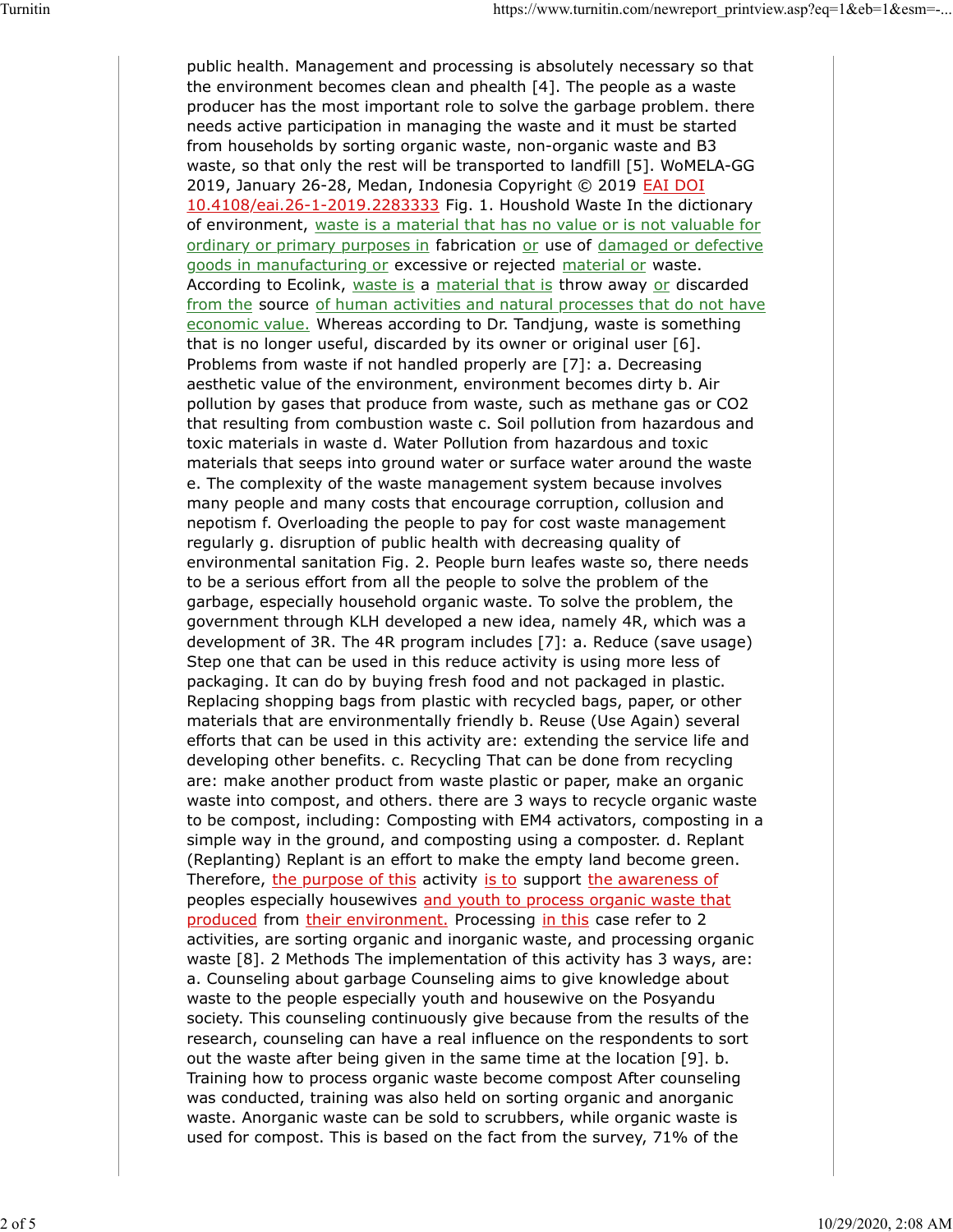housewife, stated that economic factors become one of the determinants in determining anythink [9]. So in other words they will process waste that can be resold. The method of making compost that we give to the people use 4 ways, among other: using a composter that will process organic waste with an anaerobic system, using a composter that will process organic waste with an aerobic system, composting organic waste by utilizing biopori which can apply in the ground, and use direct organic waste for mixing media in polybags. c. Mentoring environtment participans to promoting 4R (Reduce, Reuse, Recycle, and Replant) 4R method that applied to organic waste is recycling organic waste. Mentoring aims to see the progress of the activities that have been given. In the other hand, it's also used to see opportunities that can be used to solve garbage problems even better, such as the procurement of enumerators to support the program of making compost so that it can be an alternative business in the village. 3 Results and Discussion In implementing this dedication activity, the results are given: a. Counseling about waste Counseling was given to explanation of waste, the effects of bad management of waste, and how to manage organic and anorganic waste. Counseling is carried out for people especially housewive and people who participate in the posyandu activities. So the counseling activities can be carried out continuously through the activities of meeting in the group discussion in the village and posyandu activities Fig. 3. Counseling with young people The managing of the waste is become effetive if the management doing early. Start from home, start from everyone. If every people has do it, the management of waste can optimized in the concerned groups. With the group, goverment, private, and university are easy to give incentive supervising [10]. Fig. 4. Counseling with housewif b. Training to process organic waste to made into compost, both with a composter and with a ground digger (biopori tool) For processing organic waste, people is given three (3) alternative processing methods, first composting, second methanetion, and third for animal feed. For composting, many variations of this method have been exemplified to doing by people such as aerobic methods, anaerobic methods, worm methods (compost production with the help of worms to accelerate the process of bio-degradation) and conventional methods[8]. Fig. 5. Counseling how to make compost with digester Fig. 6. Counseling how to make compost with ground digger (Biopori tool) c. Guidance of environment participans to do assisting the implementation of waste management by people in the Sukoanyar village. This assistance also has to see the level success of waste management activity that has be done. Of the three methods have written above, all of them can be do well. But, many people using conventional methode to make organic waste become compost. They use digger tool to dig the ground, then the organic waste filling into the hole in the ground. Ans the last, they close the hole what has fill with the organic waste with soil. The reason is that it is easy to make biopores, it does not take long time to process waste, and can be directly applied to fertilize plants. Fig. 7. Biopori which has full with leave waste close by soil People who have a land with plant, make a hole in the ground to make a leave waste become compost. The leave waste fill to the hole. If the leave waste is full, then closed with the soil. Fig. 8. hole in the ground that fill with the organic waste especially leave waste Fig. 9. People use the compost to plant vegetable in the polybag People who have not a land to planting a plant, use the polybag to contain a plant. Compost used to replace soil as a plant medium in the polubag. Many vagetable can planting in the polybag. But, any people trying to use leave waste what have not been become a compost. Thay use leave waste that mix with soil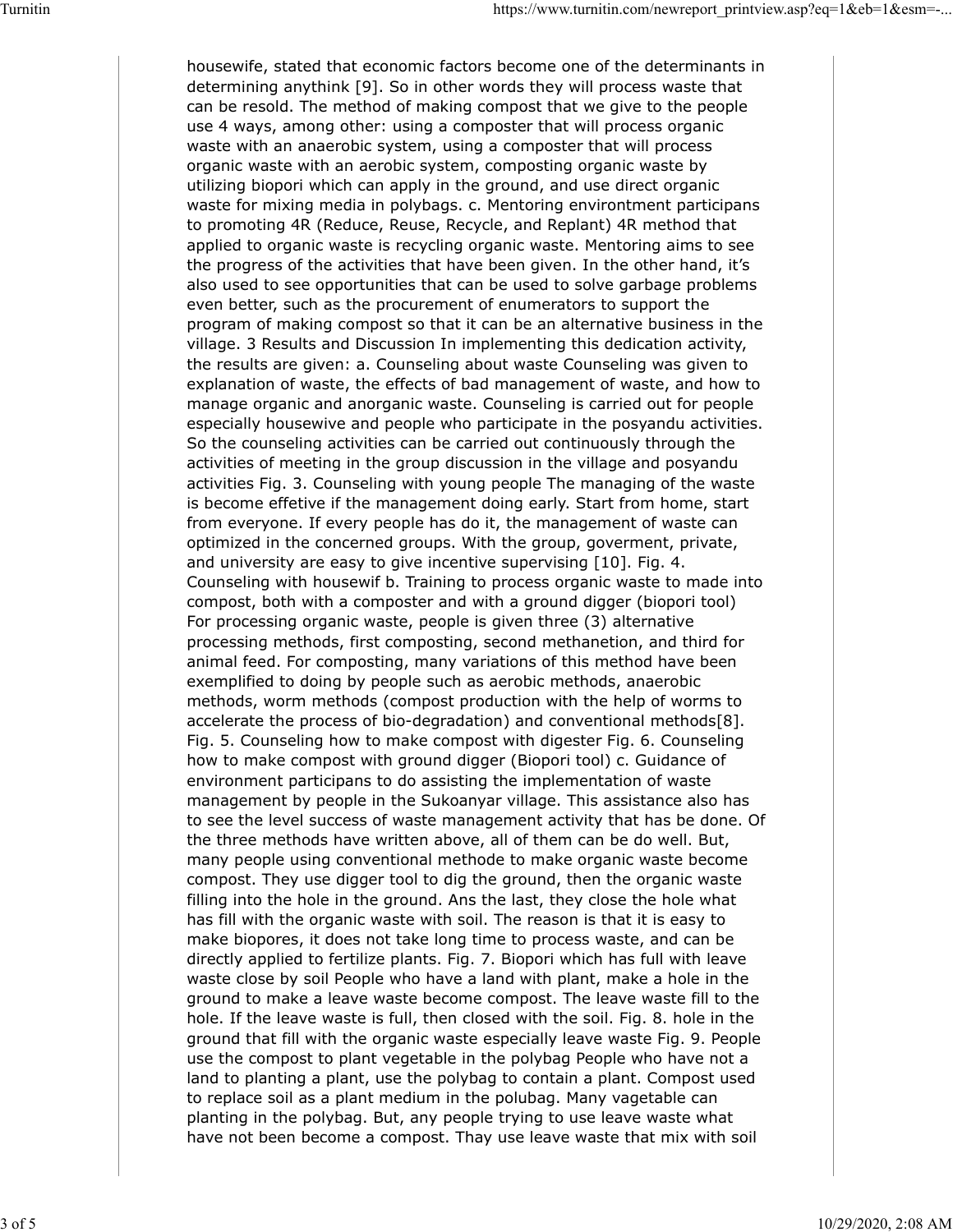and give some worm. All of them is filling in the polybag. We dont know how effective of that way. So we must lok the effectivity of that way, and we must do the observation to get a valid information. Fig. 10. Mixing of leave waste, soil and warm that fill into the polybag to plant a vegetables Handling of organic waste is the beginning habituation of people to able appling the eco- efficient concept, that mentioned in the framework of the Indonesia-Germany environmental program. In this concept, eco means economic efficiency and ecologic efficiency. Efficiency means using economic resources as effectively as possible to sufficien human needs and desires, so that no resources are wasted. Waste recycling efforts are one of the key factors in the concept of eco-efficiency (EE). The EE concept was first introduced in 1992 by the World Business Council for Sutainable Development (WBCSD) in the publication of Changing Course. WBCSD has identified seven key factors in eco-efficiency, there are: reducing the amount of material use, reducing the amount of energy use, reducing pollution, increasing recycling of materials, maximizing the use of natural resources that can be renewed, extending product life, and increasing service intensity [11]. 4 Conclussion Waste management needs to be done starting from the household environment, because the biggest waste comes from kitchen waste. So that efforts to handle waste will be better if given directly to housewives. Youth also needs to be trained so that they are accustomed to not littering and helping to make waste management successful starting from the household scale. Acknowledgements Proin pharetra nonummy pede. Mauris et orci. Aenean nec lorem. In porttitor. Donec laoreet nonummy augue. Suspendisse dui purus, scelerisque at, vulputate vitae, pretium mattis, nunc. Mauris eget neque at sem venenatis eleifend. Ut nonummy. a. Dedication team in mechanical engineering study program, Universitas Nusantara PGRI Kediri b. Universitas Nusantara PGRI Kediri c. The Sukoanyar Village Government has given permission to do dedication activity References [1] M. Aris and M. Sudiaman, "Setiap Hari Indonesia Produksi Sampah 65 Juta Ton," Republika.co.id, 2017. [Online]. Available: https://nasional.republika.co.id/berita/nasional/daerah/17/03 /15/omv2sg319-setiap-hari- indonesia-produksi-sampah-65-juta-ton. [Accessed: 24-Dec-2018]. [2] A. A. Kadir and S. S. S. Z. Abidin, "Solid Waste Composition and Quantification at Solid Waste Composition and Quantification at Taman Melewar , Parit Raja , Batu Pahat," in IOP Conference Series: Materials Science and Engineering, 2016, p. 136 012047. [3] E. Damanhuri and T. Padmi, "Pengelolaan Sampah," in Republik Indonesia, Bandung: Program Studi Teknik LIngkungan, Institut Teknologi Bandung, 2008, pp. 1–46. [4] S. Wahyono, "Pengolahan Sampah Organik dan Aspek Sanitasi," J. Teknol. Lingkung., vol. 2, no. 2, pp. 113–118, 2001. [5] S. Subekti, "Pengelolaan Sampah Rumah Tangga 3R Berbasis Masyarakat," in Prosiding Seminar Nasional Sains Dan Teknologi Fakultas Teknik Universitas Wahid Hasyim Semarang, 2010, pp. 24–30. [6] VEDC Malang, Sampah dan Pengelolaannya. Malang: Indah Offset, 1998. [7] KLH, "Buku Panduan Mengelola Sampah Rumah Tangga Dengan Prinsip 4R (Reduce, Reuse, Recycle, Replant)." Kementrian Lingkungan Hidup RI, Pakanbaru, Riau, 2007. [8] KNLH, Panduan Praktis Pemilahan Sampah. Jakarta: Kementrian Negara Lingkungan Hidup RI, 2008. [9] A. S. Yudistirani, L. Syaufina, and S. Mulatsih, "Desain Sistem Pengelolaan Sampah melalui Pemilahan Sampah Organik dan Anorganik Berdasarkan Persepsi Ibu-ibu Rumah Tangga," Konversi, vol. 4, no. 2, pp. 29–42, 2015. [10] B. H. Widayanti, F. P. Hirsan, and A. Kurniawan, "Effectiveness of waste management in Mataram City," in IOP Conference Series: Earth and Environmental Science, 2017, p. 70 012004. [11] R. Riswan, H. R. Sunoko,